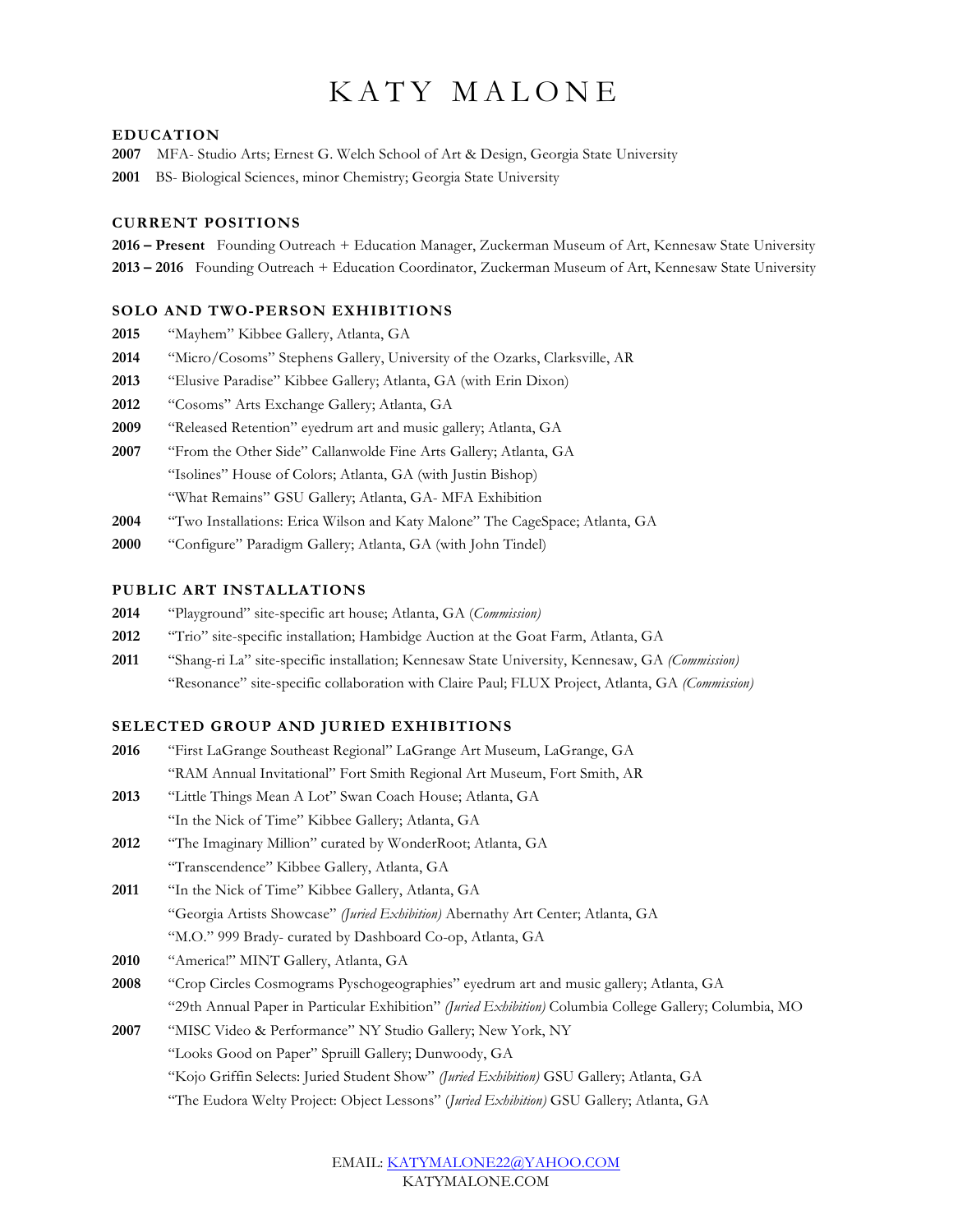| 2005 | "The CAA MFA Exhibition" (Juried Exhibition) Fay Gold Gallery; Atlanta, GA               |
|------|------------------------------------------------------------------------------------------|
|      | "eye-candy" (Juried Exhibition) Association for Visual Artists' Gallery; Chattanooga, TN |
|      | "Arts in the Park: Site Specific Installation" Oakland Cemetery; Atlanta, GA             |
| 2003 | "The Refrigerator Door Show" Garage Space; Atlanta, GA                                   |
|      | "sk8r die!" Young Blood Gallery; Atlanta, GA                                             |
|      | "Animals" Young Blood Gallery; Atlanta, GA                                               |
| 2002 | "Pin-ups 2002" Museum of Contemporary Art -Georgia; Atlanta, GA                          |
|      | "Collusion" eyedrum; Atlanta, GA                                                         |
|      | "Fresh!" Fifth Class show at NoNo Artspace; Atlanta, GA                                  |
|      | "Mon Petite" Young Blood Gallery; Atlanta, GA                                            |
| 2001 | "Poetry Works" Ballroom Studios; Atlanta, GA                                             |
|      | "The Red Chair Affair" Red Chair Theater: Atlanta, GA                                    |
| 2000 | "Glass Works II" Young Blood Gallery; Atlanta GA                                         |

#### **AWARDS**

- **2017** Resident Artist, Chulitna Lodge and Artist Residency Program, Lake Clark, AK
- **2016** Class member- Art Leaders of Atlanta, Atlanta Reginal Commission
- **2007** First Place, Jury Selects *Object Lessons* for the Eudora Welty Project; GSU Gallery

Recipient, 2007 Winnie G. Chandler Scholarship- for artistic development, juried by committee; Welch School of Art & Design, Georgia State University

**2006** Recipient, 2006 Andrew West Scholarship- for multimedia artistic achievement, school-wide unanimous decision; Welch School of Art & Design, Georgia State University Nominee, 2006 Daedalus Foundation Award; Welch School of Art & Design, Georgia State University

**2005** Recipient, 2005 Winnie G. Chandler Scholarship- for artistic development, juried by committee; Welch School

of Art & Design, Georgia State University

# **PAST PROFESSIONAL EXPERIENCE**

- **2016 Independent Co-curator** "Spinning Yarn: Southern Storytelling through Art"- Developed with Teresa Hollingsworth and Kristin Condon for the Crealde School of Art, Winter Park, FL. Funded through a grant from the National Endowment for the Arts.
- **2011-2013 Program Director- Individual Artist Services & Exhibits-** South Arts

**Program Manager- ArtsReady**- South Arts

**2010-2011 Artist Assistant-** Artemis Studios- professional assistant to Maria Artemis (public art artist)

**Professor Cohort-** Art Institute of Atlanta- Foundations Department

- **2008-2010 Senior Assistant- Airport Art Program-** City of Atlanta Department of Aviation; Hartsfield-Jackson Atlanta International Airport
- **2007-2008 Public Art Registrar-** Fulton County Arts Council Public Art Program; Atlanta, GA
- **2005-2010 Part Time Instructor Drawing I & II, 2-Dimensional Design-** Georgia State University, Welch School of Art & Design, Foundations Department
- **2006-2007 Committee Member- Gallery Committee** GSU Gallery**-** Welch School of Art & Design, Georgia State

**Committee Member- Arts Fee Allocation Committee,** College of Arts and Sciences; Georgia State **President-** Art Students' Union, Georgia State University

**Writing Consultant**- History of Photography- Writing across the Curriculum Course with Teresa Bramlette-Reeves; Georgia State University, Welch School of Art & Design

**Intern-** Fulton County Arts Council Public Art Program; Atlanta, GA

**2005 Teaching Assistant-** Drawing I with Tim Flowers, Georgia State University, Welch School of Art & Design,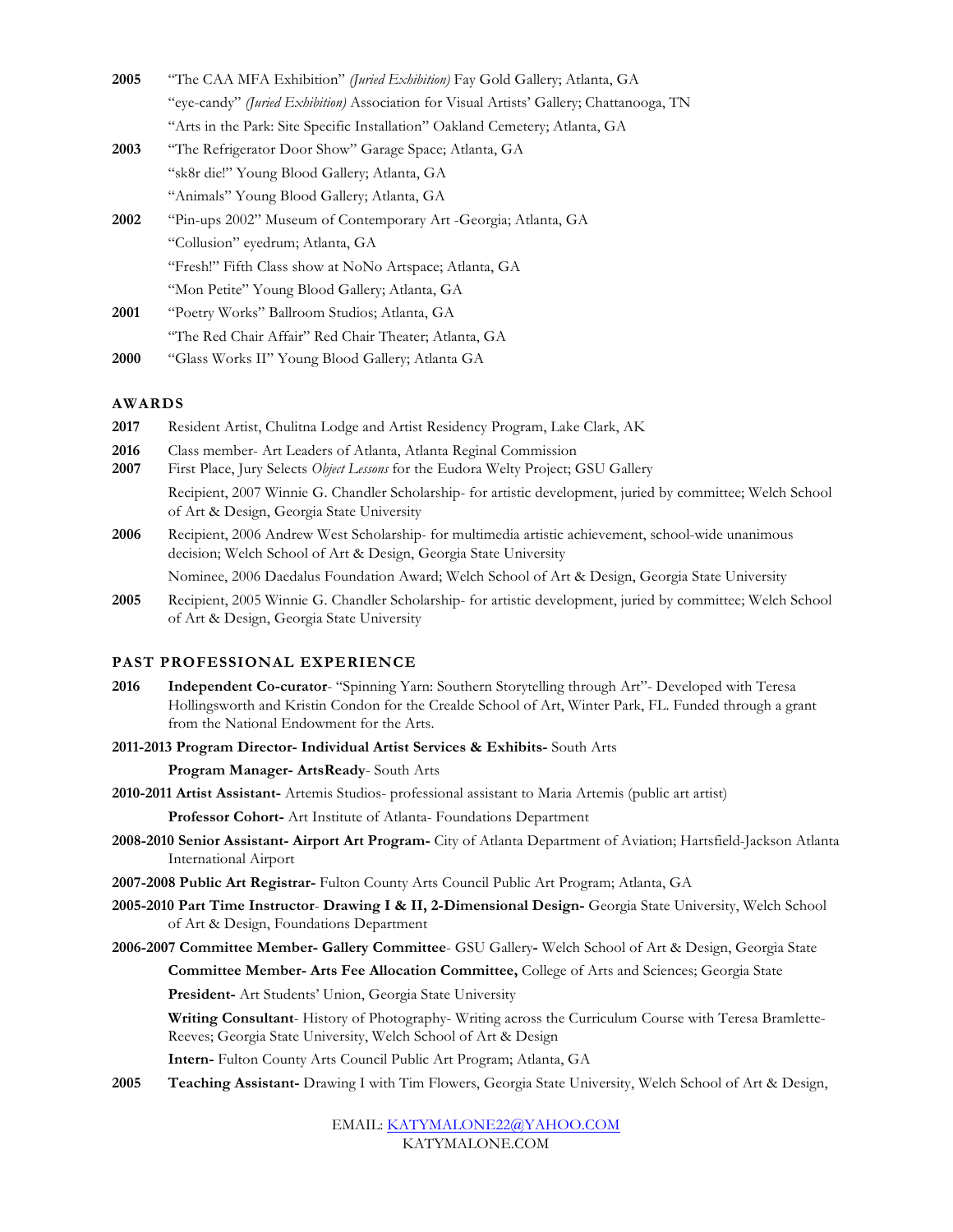Foundations Department

**Chief Installer/Gallery Assistant- GSU** Gallery; Georgia State University- under Cathy Byrd

**Vice President-** Art Students' Union, Georgia State University

**Gallery Assistant/ Chief Installer-** GSU Gallery; Georgia State University

**2004 Teaching Assistant-** Figure Drawing with Pam Longobardi, Georgia State University, Welch School of Art & Design

**Lighting Installer- Youth** Arts Connection Gallery; Atlanta, GA

**2003 Co-curator- "**The Refrigerator Door Show" Garage Space; Atlanta, GA

**2001Apprentice-** Assistant to sculptor J. Jones and painter J. Dost; New York City, New York

**1999-2002 Installation Assistant-** Ballroom Studios; Atlanta, GA

### **PANELS**

**2014, 2013 Partnership and Project Grants Panelist** (fall and spring term)- Georgia Council for the Arts

- **2012 Public Art Commission Panelist, Wolf Creek Library-** Fulton County Arts & Culture **National Endowment for the Arts, Literary Grants Panelist** (spring term)- South Arts
- **2011 National Endowment for the Arts, Literary Grants Panelist** (spring and fall term)- South Arts **Public Art Registry Panelist-** City of Atlanta Office of Cultural Affairs

# **LECTURES AND SPEAKING ENGAGEMENTS**

**2016 Presenter-** "Talking OUT LOUD: Creating Programming and Safe Space for LGBTIQ Communities" Southeastern Museum Conference Annual Meeting; Charlotte, GA

**Presenter-** "Successes and Failures in Museum Education" Southeastern Museums Conference Annual Meeting; Charlotte, GA

**Presenter-** "The Good, The Bad, and The Ugly: Tales of Survival from the Museum Education" Georgia Museums and Galleries Association Annual Conference; Statesboro, GA

**2014 Presenter-** "STEM, STEAM, STEHM: Integrating STEM Into Education Programs" Southeastern Museums Conference Annual Meeting; Knoxville, TN

**Moderator-** "Countdown to Ignition: Creative Visitor Engagement Strategies You Can Do Right Now" Southeastern Museums Conference Annual Meeting; Knoxville, TN

**Round Table Moderator-** "Countdown to Ignition: Creative Visitor Engagement Strategies You Can Do Right Now" National Arts Marketing Project Conference; Atlanta GA

**Moderator-** "The Art and Architecture in *See Through Walls"* Zuckerman Museum of Art; Kennesaw, GA

**Panel Participant-** "The Business of Art" University of the Ozarks; Clarksville, GA

**2013 Presenter-** "After Sandy: Resources, Recovery and Preparedness", Panelist- New York State Arts and Culture; New York City, NY

**Presenter-** "Post-Sandy Resources, Recovery and Planning", Panelist- ArtPride NJ and New Jersey Theatre Alliance; Morristown and Beechwood, NJ

**Panel Participant-** "International Collaboration" Southeastern Museum Conference Annual Meeting; Savannah, GA

**Moderator**- "Museum Next" A World Café on the Next Phase of Museums" Southeastern Museum Conference Annual Meeting; Savannah, GA

**Lecturer-** "Before the Credits Roll: Disaster Planning at the Cinema" ArtHouse Convergence, Sundance Film Festival PreCon; Park City, UT

**Presenter-** "The Art of Touring Art: Taking exhibitions global" Entertainment Law Symposium; Altanta, GA

**2012 Lecturer-** "Chinese and American Museums: Collaborations and Partnerships" Shanghai Museum, Shanghai China

**Lecturer**- "The Making of *The Sum of Many Parts*" Nanjing University of Postal & Telecommunication, American Culture Center (Nanjing, China); Tianlin Community Center (Shanghai, China); China National Silk Museum (Hanqzhou, China); Yew Chung International School (Shanghai, China); Donghua University

> EMAIL: KATYMALONE22@YAHOO.COM KATYMALONE.COM